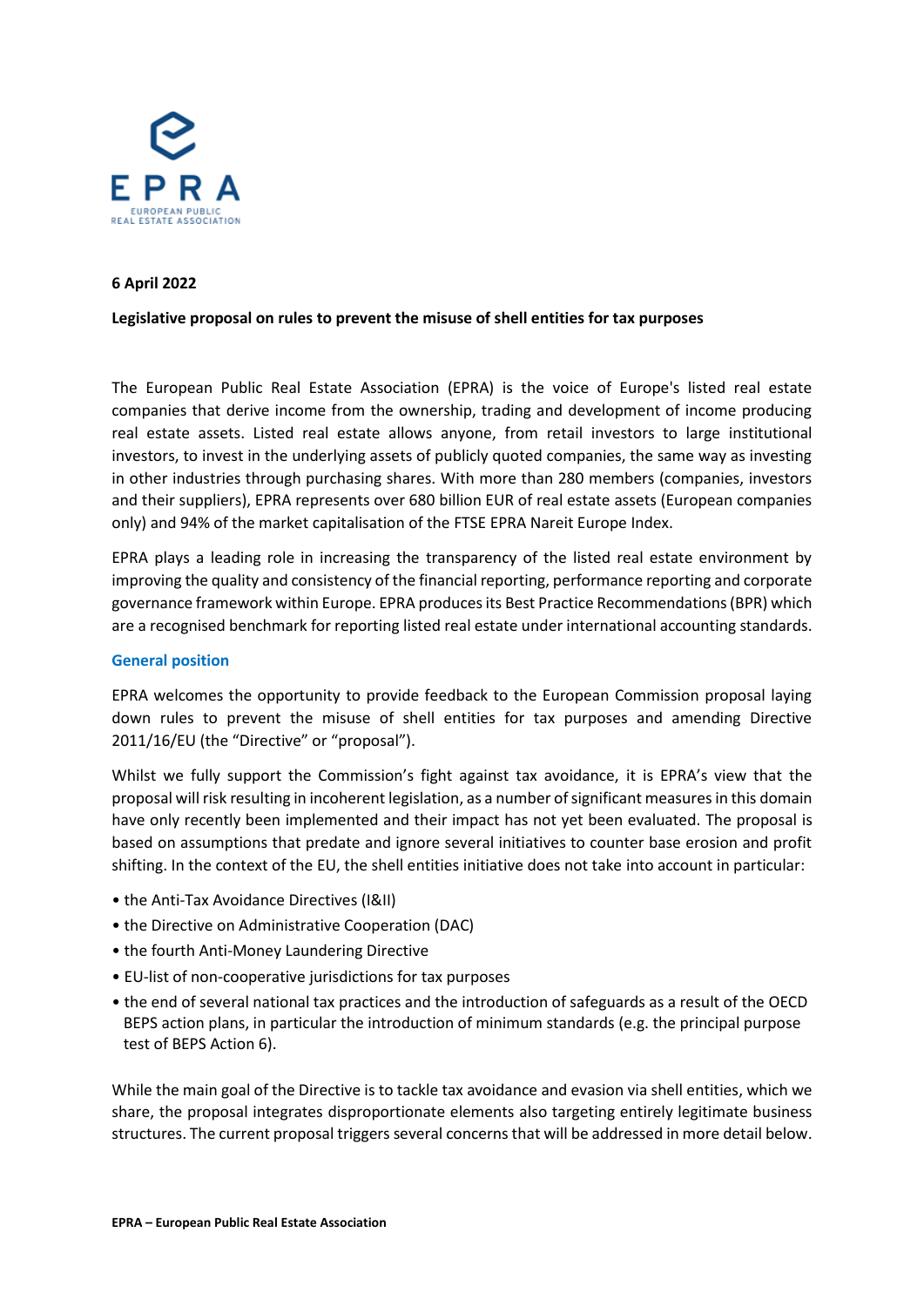## **Detailed explanation of position**

In the Whereas 5, as first condition it is mentioned that it would be about geographically mobile economic activities. That being so, the inclusion of "income from immovable property" as relevant income in Article 4,e seems quite contradictory, hence income from immovable property should be excluded from Article 4.

- Article 6,1,c includes the test of outsourcing the administration of day-to-day operations and the decision-making on significant functions. It should be clarified what is meant with "outsourcing the administration". Generally, within large multinational groups, it's common to have local management entities per country (or region) performing the day-to-day operations of the local (holding) entities. For large multinational real estate investors, it's uncommon and impractical to have in-house management for each and every separate entity. Therefore, the management entity per country (or region) fulfills that role, based on transfer pricing documentation as explained in the respective Master File and Local File. Against this background, it should be considered to exclude undertakings that have in-house management functions, and make clear that this only applies (if at all) to undertakings that do not have own resources and engage thirdparty service providers, as is also indicated under the Whereas under (5).
- Article 6,2,a carves out listed entities from the scope of the Directive. Based on the Whereas (6) it is explained that it is fair to exclude such entities as they are already subject to an adequate level of transparency and do not present a risk of lacking substance for tax purposes. The proposal refers to the beneficial ownership definition of article 3 (6) of Directive EU 2015/849, whereby listed entities are excluded in this definition. Given this increased level of transparency and control that is already present at the level of the listed entity, it should be considered to also exclude subsidiary undertakings of this listed parent entity.
- Article 6,2,c refers to "undertakings that have the main activity of holding shares in operational business in the same Member State while their beneficial owners are also resident for tax purposes in the same Member State". It should be considered to include a reference to listed entities that have an operational business in the same Member State, as technically speaking this listed entity has no beneficial owners according to its definition in the proposal.
- Article 7,1,a should also be deemed to be fulfilled if the undertaking can share premises with associated enterprises, hence the wording then would be "the undertaking or an associated enterprise has own premises in the Member State, or premises that can exclusively be used by the undertaking and associated enterprises."
- Article 7,1,c,4 creates issues in case of JV-situations, as in some cases fully qualified directors are employed by the JV-partner and/or perform the function of director or equivalent of other enterprises that are not associated enterprises. Therefore, it should be considered to exclude such joint venture structures from the scope of this article.
- Overall, the Directive seems to be based on the assumption of entities all filing their own tax returns and notifications. In most EU countries we know the concept of a tax group. It should be clarified how the rules work in case of the existence of a tax group.